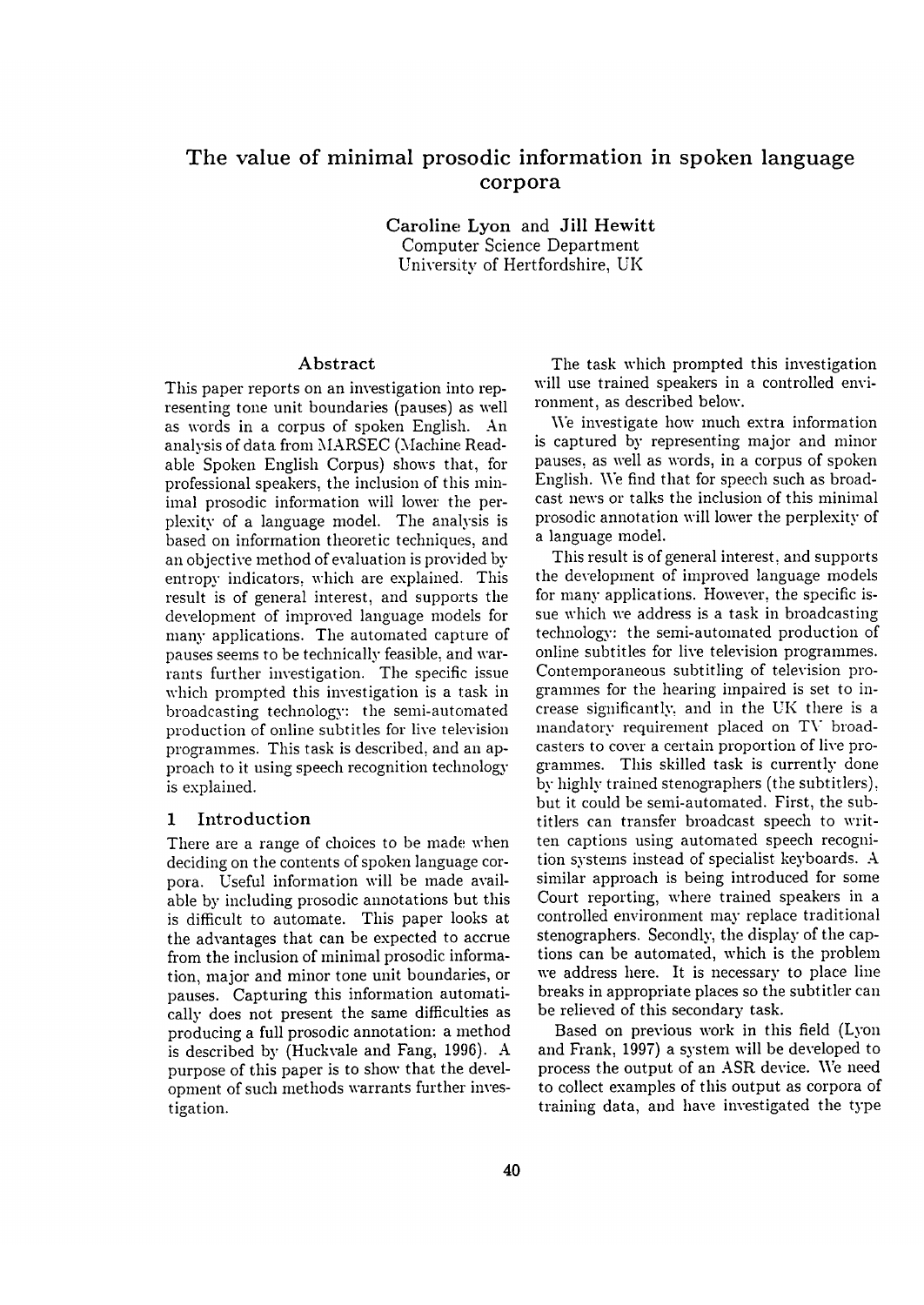of information that it will be useful to obtain. Commercially available speech recognizers typically output only the words spoken by the user, but as an intermediate stage in producing subtitles we may want to use prosodic information that has been made explicitly available.

Information theoretic techniques can be used to determine how useful it is to capture minimal prosodic information, major and minor pauses. The experiments reported here take a prosodically marked corpus of spoken English, the Machine Readable Spoken English Corpus (MAR-SEC). Different representations are compared, in which the language model either omits or includes major and minor pauses as well as words.

We need to assess how much the structure of language is captured by the different methods of representation, and an objective method of evaluation is provided by entropy indicators, described below.

The relationship between prosody and syntax is well known (Arnfield, 1994; Fang and Huckvale, 1996; Ostendorfand \'ielleux, 1994; Taylor and Black, 1998). Work in this field has typically focussed on the problem in speech synthesis of mapping a text onto natural sounding speech. Our work investigates the complementary problem of mapping speech onto segmented text.

It is not claimed that pauses are *only* produced as structural markers: hesitation phenomena perform a number of roles, particularly in spontaneous speech. However, it has been shown that the placement of pauses provide clues to syntactic structure. We introduce a statistical measure that can help indicate whether it is worth going to the trouble of capturing certain types of prosodic information for processing the output of trained speakers.

#### Contents of paper

This paper is organised in the following *way.*  In Section 2 we describe the MARSEC corpus, which is the basis for the analysis. Section 3 describes the entropy metric, and explains the theory behind its application. Section 4 describes the experiments that were done, and gives the results. These indicate that it will be worthwhile to capture minimal prosodic information. In Section 5 we describe the subtitling task which prompted this investigation, and the paper concludes with Section 6 which puts our work into a wider context.

## 2 MARSEC : Machine Readable **Spoken English Corpus**

Since trained speakers will be producing the subtitles a corpus of speech from professional broadcasters is appropriate for this initial investigation. The MARSEC corpus has been mainly collected from the BBC, and is available free on the web (see references). It is marked with prosodic annotations but not with POS tags. \Ve have used part of the corpus, just over 26,000 words, comprising the 4 categories of news commentary  $(A)$ , news broadcasts  $(B)$ , lectures aimed at a general audience (C) and lectures aimed at a restricted audience (D).

The prosodic markup has been done manually, by two annotators. Some passages have been done by both, and we see that there is a general consensus, but some differing decisions. Interpreting the speech data has an element of subjectivity. In Table 1 we show some sample data as we used it, in which only the major and minor tone unit boundaries are retained. \Vhen passages were marked up twice, we chose one in an arbitrary way, so that each annotator was chosen about equally.

#### 2.1 Comparison of automated and manual markup of pauses

We suggest that the production of this type of data may be technically feasible for a trained speaker using an ASR device, and is worth investigating further.

(Huckvale and Fang, 1996) describe their method of automatically capturing pause information for the PROSICE corpus. The detection of major pauses is technically straightforward: they find regions of the signal that fall below a certain energy threshold (60Db) for at least 250ms. Minor pauses are more difficult to find, since they can occur within words, and their detection is integrated into the signal / word alignment process.

We find that in that in the manually annotated MARSEC corpus, the ratio of words to major pauses is approximately 17.8, to minor pauses 5.4, or 4.1 if both type of pause are taken together. (Huckvale and Fang, 1996) quote figures that work out at 7.7 for major pauses, 30.8 for minor ones, or 6.15 taken together. This suggests that there is some discrepancy between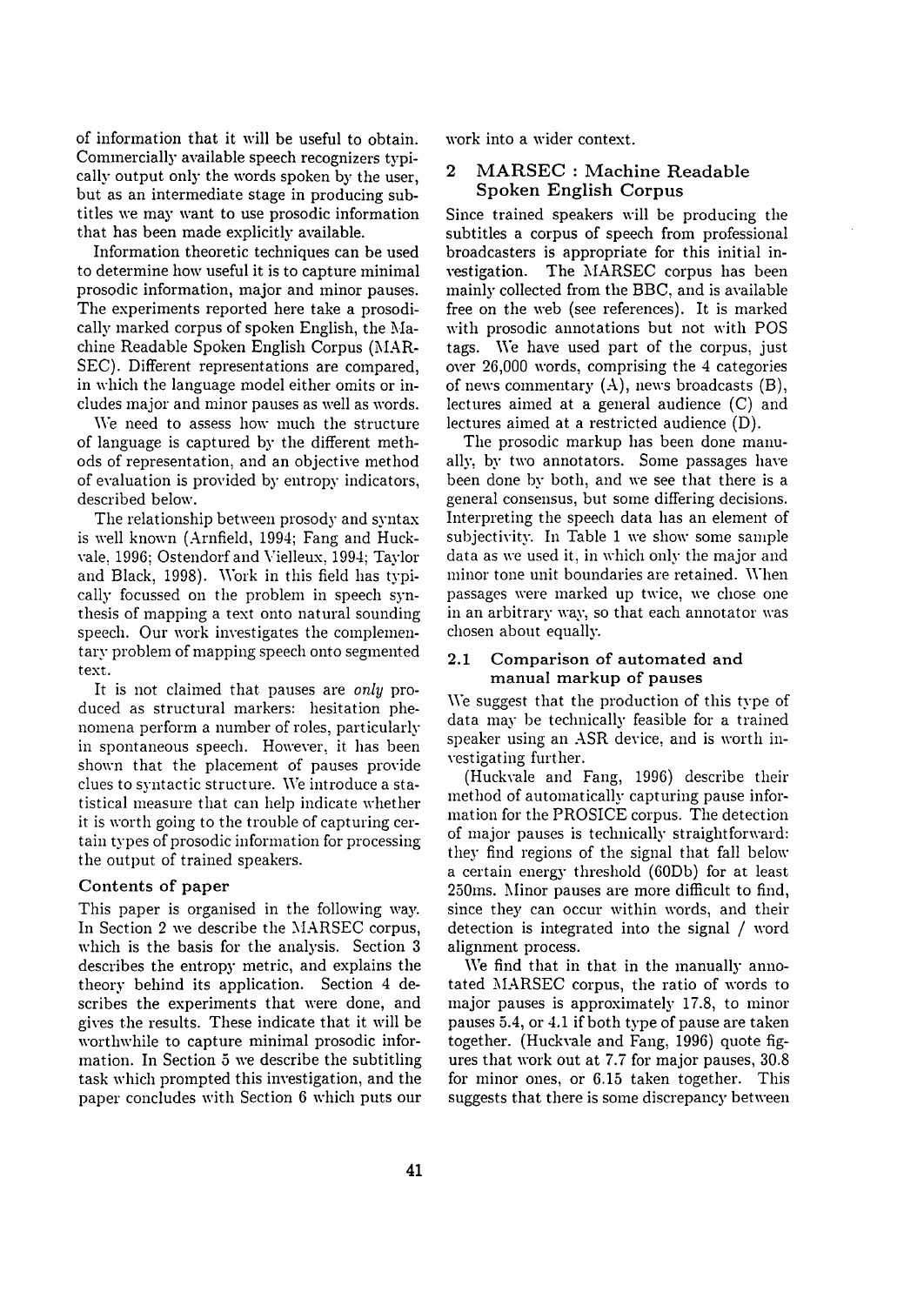| Key:           |                |
|----------------|----------------|
| is major pause | is minor pause |
| annotator 1    | annotator 2    |
| we             | we             |
| $\rm {heard}$  | heard          |
| automatic      | automatic      |
| fire           | fire           |
|                |                |
| a              | а              |
| few            | few            |
| yards          | yards          |
| away           | away           |
|                |                |
| we             | we             |
| drove          | drove          |
| on             | on             |
|                |                |
| a              | a              |
| jet            | jet            |
| appeared       | appeared       |

Table 1: Example of MARSEC corpus with minimal prosodic annotations

what is considered a major or minor pause. However, taking both together the resuks from the automated system is not out of line with the manual one on this statistical measure.

#### **3** Entropy indicators

The entropy is a measure, in a certain sense, of the degree of unpredictability. If one representation captures more of the structure of language than another, then the entropy measures should decline.

If  $H$  represents the entropy of a sequence and P the perplexity, then

$$
P=2^H
$$

P can be seen as the branching factor, or number of choices.

#### 3.1 Definition of entropy

Let  $A$  be an alphabet, and  $X$  be a discrete random variable. The probability mass function is then  $p(x)$ , such that

$$
p(x) = probability(X = x), x \in \mathcal{A}
$$

For an initial investigation into the entropy of letter sequences the  $x$ 's would be the 26 letters of the standard alphabet.

The entropy  $H(X)$  is defined as

$$
H(X) = -\sum_{x \in \mathcal{A}} p(x) * log \ p(x)
$$

If logs to base 2 are used, the entropy measures the minimum number of bits needed on average to represent  $X$ : the wider the choice the more bits will be needed to describe it.

We talk loosely of the entropy of a sequence, but more precisely consider a sequence of symbols  $X_i$  which are outputs of a stochastic process. We estimate the entropy of the distribution of which the observed outcome is typical.

Further references are (Bell et al., 1990; Cover and Thomas, 1991), or, for an introduction, (Charniak, 1993, Chapter 2).

#### 3.1.1 Shannon's work

Though we are investigating sequences of words, the subject is introduced by recalling Shannon's well known work on the entropy of letter sequences (Shannon, 1951). He demonstrated that the entropy will decline if a representation is found that captures (i) the context and (ii) the structure of the sequence.

Shannon produced a series of approximations to the entropy  $H$  of written English, which successively take more of the statistics of the lan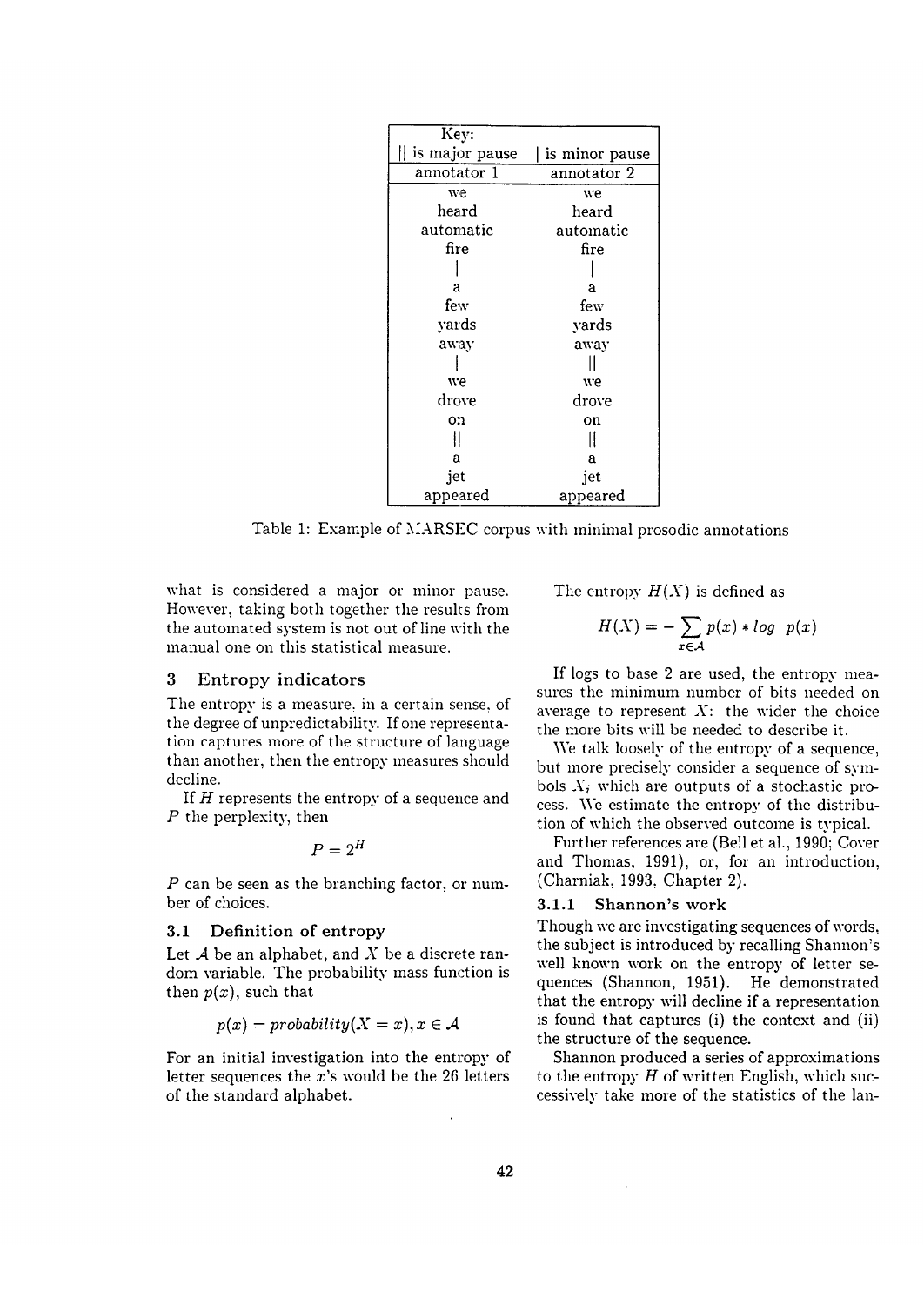guage into account.  $H_0$  represents the average number of bits required to determine a letter with no statistical information. Thus, for an alphabet of 16 symbols  $H_0 = 4.0$ .

 $H_1$  is calculated with information on single letter probabilities. If we knew, for example, that letter  $e$  had probability of 20% of occurring while  $z$  had  $1\%$  we could code the alphabet with, on average, fewer bits than we could without this information. Thus  $H_1$  would be lower than  $H_0$ .

 $H_2$  uses information on the probability of 2 letters occurring together;  $H_n$ , called the ngram entropy, measures the amount of entropy with information extending over  $n$  adjacent letters of text, <sup>1</sup> and  $H_n \n\t\leq H_{n-1}$ . As *n* increases from 0 to 3, the n-gram entropy declines: the degree of predictability is increased as information from more adjacent letters is taken into account. This fact is exploited in games where the contestants have to guess letters in words, such as the "Shannon game" or "Hangman" (Jelinek, 1990).

The formula for calculating the entropy of a sequence is given in (Lyon and Brown, 1997). An account of the process is also given in (Cover and Thomas, 1991, chapter2) and (Shannon, 1951).

#### **3.2** Entropy and structure

The entropy can also be reduced if some of the structure of the letter strings is captured. As Shannon says "a word is a cohesive group of letters with strong internal statistical influences" so the introduction of the space character to separate words should lower the entropy  $H_2$  and  $H_3$ . With an extra symbol in the alphabet  $H_0$ will rise. There will be more potential pairs and triples, so  $H_2$  and  $H_3$  could rise. However, as the space symbol will prevent "irregular" letter sequences between words, and thus reduce the unpredictability  $H_2$  and  $H_3$  do in fact decline. For instance, for the words

#### COOKING CHOCOLATE

the trigrams "N-G-C" and "G-C-H" will be replaced by "N-G-space", "G-space-C" and "space-C-H'..

#### 3.3 The entropy of ASCII data

For other representations too, the insertion of boundary markers that capture the structure of a sequence will reduce the entropy. Gull and Skilling (1987) report on an experiment with a string of 32,768 zeroes and ones that are known to be ASCII data organised in patterns of 8 as bytes, but with the byte boundary marker missing. By comparing the entropy of the sequence with the marker in different positions the boundary of the data is "determined to a quite astronomical significance level".

#### 3.4 The entropy of word sequences

This method of analysis can also be applied to strings of words. The entropy indicator will show if a sequence of words can be decomposed into segments, so that some of the structure is captured. Our current work investigates whether pauses in spoken English perform this role.

Previously we showed how the entropy of text mapped onto part-of-speech tags could be reduced if clauses and phrases were explicitly marked (Lyon and Brown, 1997). Syntactic markers can be considered analogous to spaces between words in letter sequence analysis. They are virtual punctuation marks.

Consider, for example, how subordinate clauses are discerned. There may be an explicit opening marker, such as a 'wh' word, but often there is no mark to show the end of the clause. If markers are inserted and treated as virtual punctuation some of the structure is captured and the entropy declines. A sentence without opening or closing clause boundary markers, like

The shirt he wants is in the wash.

can be represented as

The shirt  $\{$  he wants  $\}$  is in the wash.

This sentence can be given part-of-speech tags, *with* two of the classes in the tagset representing the symbols '{' (virtual-tagl) and '}' (virtual-tag2). The ordinary part-ofspeech tags have probabilistic relationships with the virtual tags in the same way that they do with each other. The pairs and triples generated by the second string exclude *(noun, pronoun), (noun, pronoun, verb)* but include, for instance, *(noun, virtual-tag1), (noun, virtual-tag1, pronoun)* 

<sup>&</sup>lt;sup>1</sup>This notation is derived from that used by Shannon. It differs from that used by (Bell et al., 1990).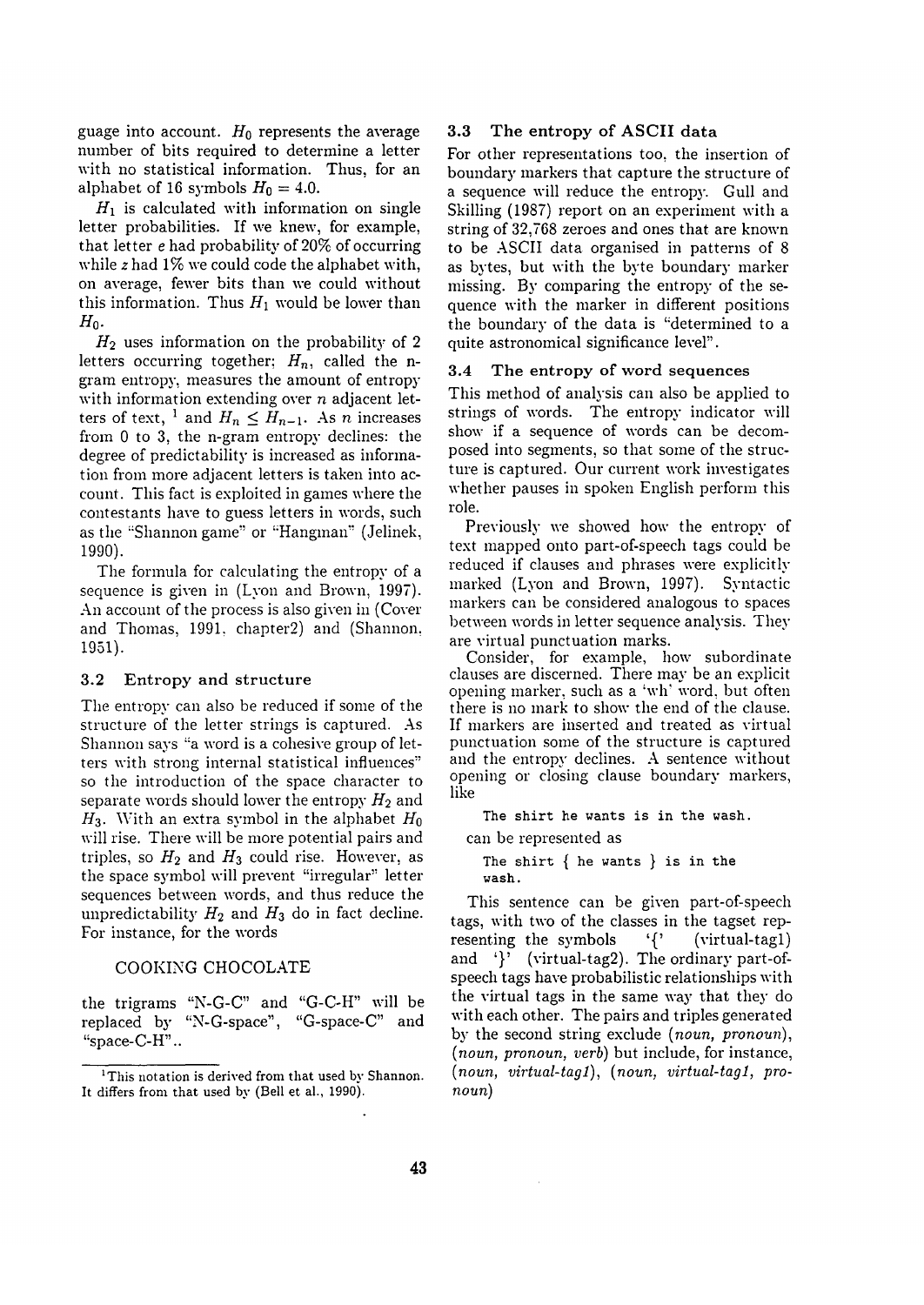Using this representation, the entropy,  $H_2$ and  $H_3$ , with virtual tags explicitly marking some constituents is lower than that without the virtual tags. In a similar way the words from a speech signal can be segmented into groups, with periodic pauses.

## 4 Results from analysis of the MARSEC corpus

We can measure the entropy  $H_0$ ,  $H_1$ ,  $H_2$  and  $H_3$  for the corpus with and without prosodic markers for major and minor pauses. However, rather than use words themselves we map them onto part-of-speech tags. This reduces an indefinite number of words to a limited number of tags, and makes the investigation computationally feasible. We expect

- $H_0$  will be higher with a marker, since the alphabet size increases
- $H_1$ , which takes into account the single element probabilities, will increase or decrease depending on the frequency of the new symbol.
- $H_2$  and  $H_3$  should fall if the symbols representing prosodic markers capture some of the language structure. We expect  $H_3$  to show this more than  $H_2$ .
- If instead of the real pause markers mock ones are inserted in an arbitrary fashion. we expect  $H$  to rise in all cases.

To conduct this investigation the MARSEC corpus was taken off the web; and pre-processed to leave the words plus major and minor tone unit boundaries, or pauses. Then it was automatically tagged, using a version of the Claws tagger<sup>2</sup>. These tags were mapped onto a smaller tagset with 26 classes, 28 including the major and minor pauses. The tagset is given in the appendix. Random inspection indicated about 96% words correctly tagged.

Then the entropy of part of the corpus was calculated (i) for words only (ii) with minor pauses represented (iii) with major pauses represented and (iv) with major and minor pauses represented. Results are shown in Table 2, and in Figure 1.

 $H_3$  is calculated in two different ways. First, the sequence of tags is taken as an uninterrupted string (column  $H_3$  (1) in Table 2). Secondly, we take the major pauses as equivalent to sentence ends, points of segmentation, and omit any triple that spans 2 sentences (column  $H_3$ ) (2)). In practice, this will be a sensible approach.

This experiment shows how the entropy  $H_3$ declines when information on pauses is explicitly represented. Though there is not a transparent mapping from prosody to structure, there is a relationship between them which can be exploited. These experiments indicate that English language used by professional speakers can be coded more efficiently when pauses are represented.

## 4.1 Comparison with arbitrarily placed pauses

Compare these results to those of another experiment where the corpora of words only were taken and pauses inserted in an arbitrary manner. Major pauses were inserted every 19 words, minor pauses every 7 words, except where there is a clash with a major pause. The numbers of major and minor pauses are comparable to those in the real data. Results are shown in Table 3.  $H_2$  and  $H_3$  are higher than the comparable entropy levels for speech with pauses inserted as they were actually spoken. Moreover, the entropy levels are higher than for speech without any pauses: the arbitrary insertion has disrupted the underlying structure, and raised the unpredictability of the sequence.

## 4.2 Entropy and corpus size

Note that we are interested in *comparative* entropies. The entropy converges slowly to its asymptotic value as the size of the corpora increases, and this is an upper bound on entropy values for smaller corpora. Ignoring this may give misleading results (Farach and et al., 1995). The reason *why* entropy is underestimated for small corpora comes from the fact that we approximate probabilities by frequency counts, and for small corpora these may be poor approximations. The count of pairs and triples is the basis for the probability estimates, and with small corpora many of the triples in particular that will show later have not occurred. Thus the entropy and perplexity measures un-

<sup>&</sup>lt;sup>2</sup>Claws4, supplied by the University of Lancaster, described by Garside (1987)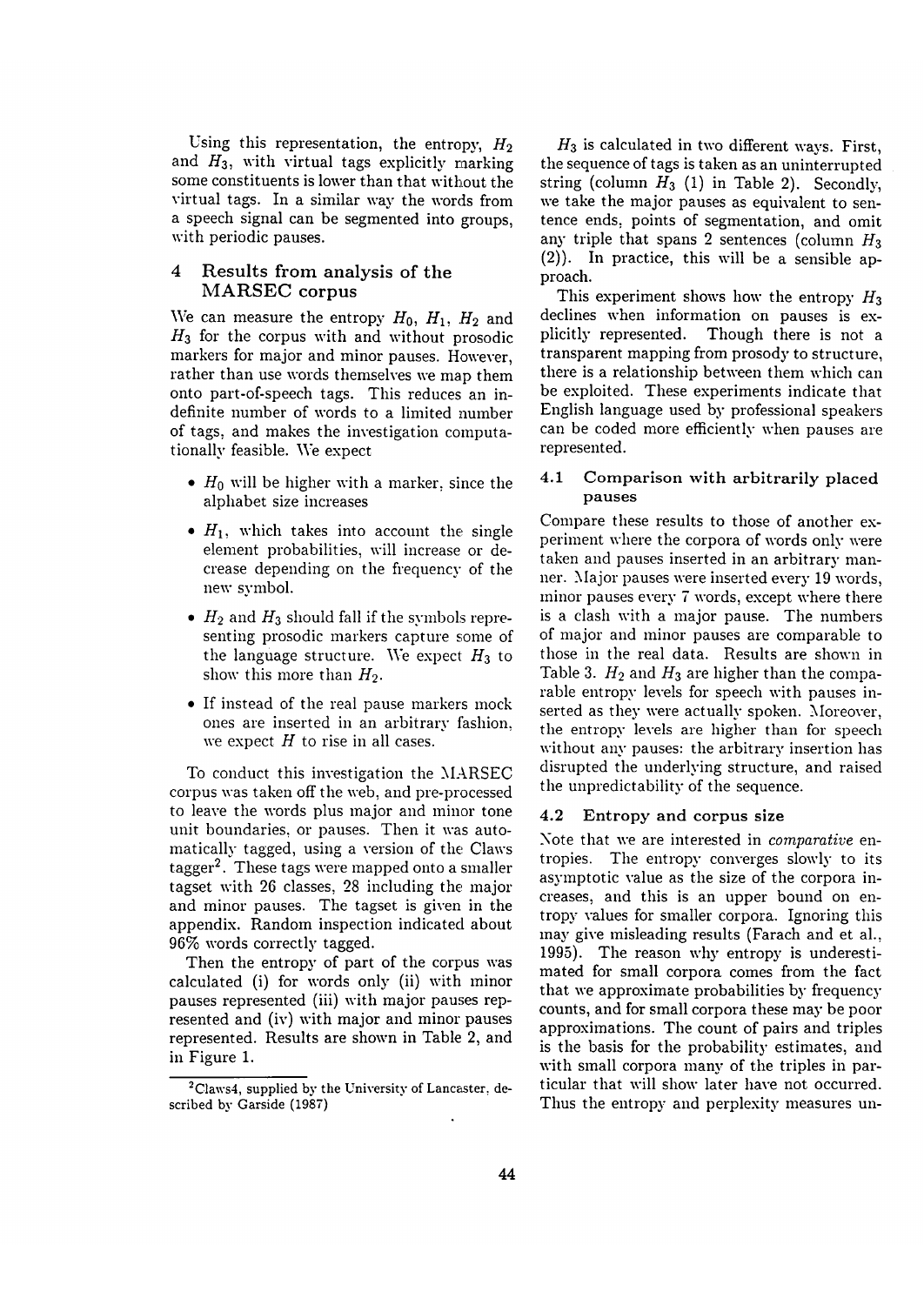

Figure 1: Comparison of trigram part-of-speech entropy for sections of the MARSEC corpus, (i) with both major and minor pauses marked (ii) without either. The tagset size is 28 with the pauses represented, 26 without them. The entropy is calculated with trigrams spanning a major pause omitted, as in Table 2 column  $H_3$  (2)

derestimate their true values.

#### 5 The subtitling task

We now show how the investigation described here is relevant to the subtitling task. Trained subtitlers are employed to output real time captions for some TV programmes, currently as a stream of type written text. In future this may be done with an ASR system. In either case, the production of the caption is followed by the task of displaying the text so that line breaks occur in natural positions. The type of programmes for which this is needed include contemporaneous commentary on on news events, sports, studio discussions, and chat shows.

Caption format is limited by line length, and there are usually at most 2 lines per caption. Some examples of subtitles that have been displayed are taken from the broadcast commentary on Princess Diana's funeral, with line breaks as shown:

As I said the great tenor bell is half muffled with a piece of leather around its clapper They now bear the coffin of the Princess of Wales into Westminster Abbey. An example from a chat show is:

Who told you that you resemble Mr Hague?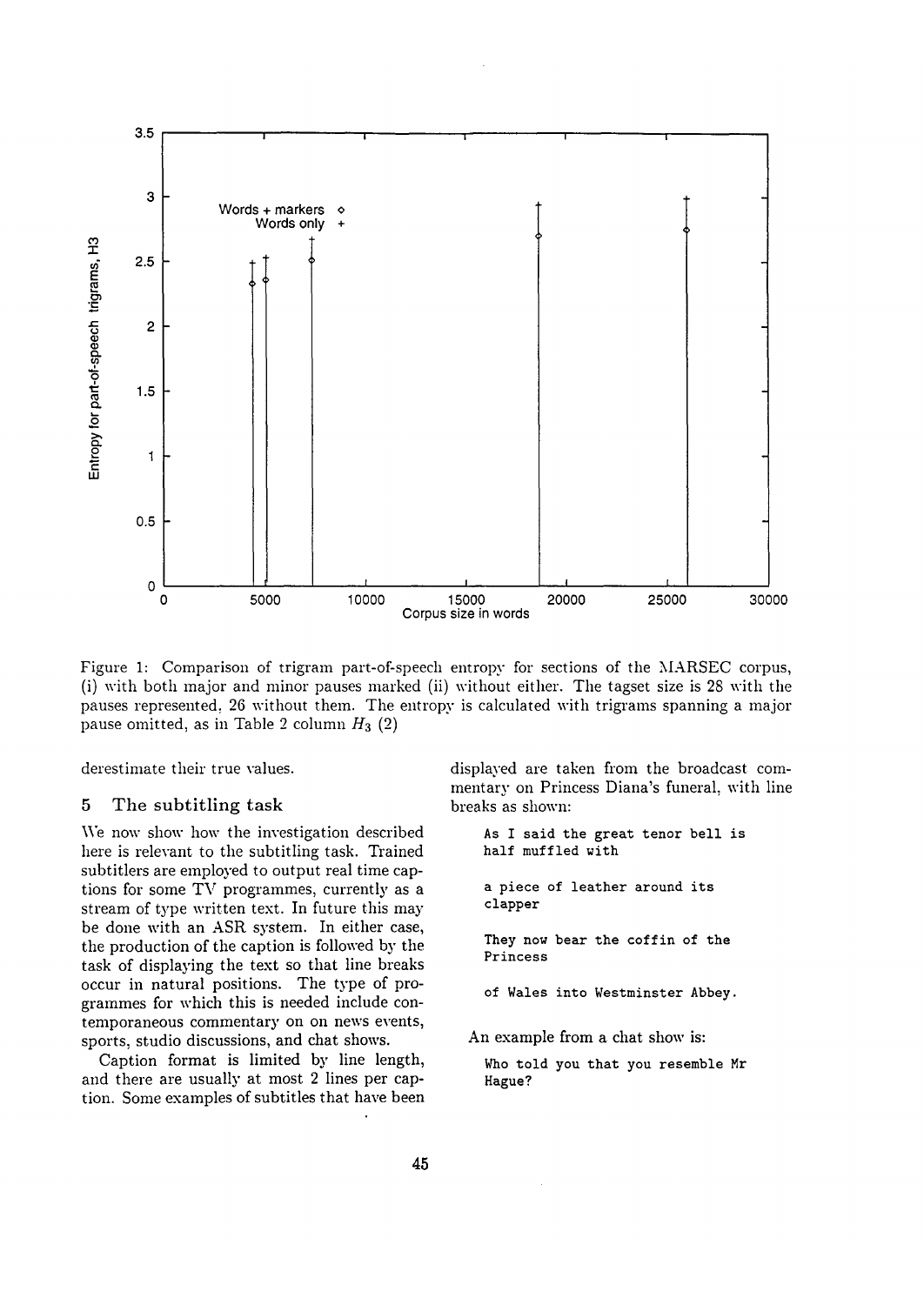| Speech                                   | Number of    | Number of    | $H_0$ | $H_{1}$ | $H_2$              | $H_3$ | $H_{\rm 3}$       |
|------------------------------------------|--------------|--------------|-------|---------|--------------------|-------|-------------------|
| representation                           | minor pauses | major pauses |       |         |                    |       | $\left( 2\right)$ |
| Words only                               |              |              | 4.70  | 4.11    | $\vert 3.29 \vert$ | 2.94  | 2.94              |
| $\overline{\text{Words}}$ + minor pauses | 3454         |              | 4.75  | 4.09    | 3.18               | 2.84  | 2.84              |
| $Words + major pauses$                   |              | 1029         | 4.75  | 4.19    | 3.32               | 2.94  | 2.84              |
| $\overline{\text{Words}}$ + both pauses  | 3454         | 1029         | 4.81  | 4.17    | 3.16               | 2.82  | 2.70              |

Table 2: Entropy measures for 18655 words of the MARSEC corpus, (sections A, B, C concatenated) with and without major and minor pauses.  $H_3$  (2) measures entropy without triples spanning a major pause (see text).

| Speech              | Number of    | Number of    | $H_0$ | н.   | H <sub>2</sub> | Hз.  |
|---------------------|--------------|--------------|-------|------|----------------|------|
| representation      | minor pauses | major pauses |       |      |                |      |
| Words $+$ pauses in | 3109         | 1209         | 4.81  | 4.19 | -3.63          | 3.05 |
| arbitrary positions |              |              |       |      |                |      |

Table 3: Entropy measures for the same part of the MARSEC corpus with pauses in arbitrary positions : a major pause every 19 words, minor pause every 7 words (except for clashes with major)

I work at a golf club and we have lots

of societies and groups come in.

The quality of the subtitles can be improved by placing the line breaks and caption breaks in places where the text would be naturally segmented. Though this is partially a subjective process, a style book can be produced that gives agreed guidelines.

Some of the poor line breaks can be readily corrected, but the production of a high quality display overall is not a trivial task. The pauses in speech do not map straight onto suitable line breaks, but they are a significant source of information. In this work we have been considering the output of trained speakers, or the recording of rehearsed speech. This differs from ordinary, spontaneous speech, where hesitation phenomena may have a number of causes. However, in the type of speech we are processing we have shown that the use of pauses captures some syntactic structure. An example given by (Ostendorf and Vielleux, 1994) is

Mary was amazed Ann **Dewey was**  angry.

which was produced as

**Mary was amazed** [[ Ann **Dewey was**  angry.

To illustrate a problem of text segmentation consider how conjunctions should be handled. Now conjunctions join like with like: verb with verb, noun with noun, clause with clause, and so on. If a conjunction joins two single words, such as "black and blue" we do not want it to trigger a line break. However, it may be a reasonable break point if it joins two longer components. Consider the following example from the MARSEC corpus:

it held its trajectory for one minute | flashes burst | from its wings I and rockets exploded | safely behind us | |

The word "and" without the pause marked is part of a trigram "noun conjunction noun" which would typically stick together. In fact, it actually joins two sentences, and would be a good point for a break. By including the pause marker we can identify this.

The proposed system for finding line breaks will integrate rule based and data driven components. This approach is derived from earlier work in a related field in which a partial parser has been developed (Lyon and Frank, 1997). It will be based on a part-of-speech trigram model combined with lexical information. We will be able to develop a better language model if we explicitly include a representation for major and minor pauses.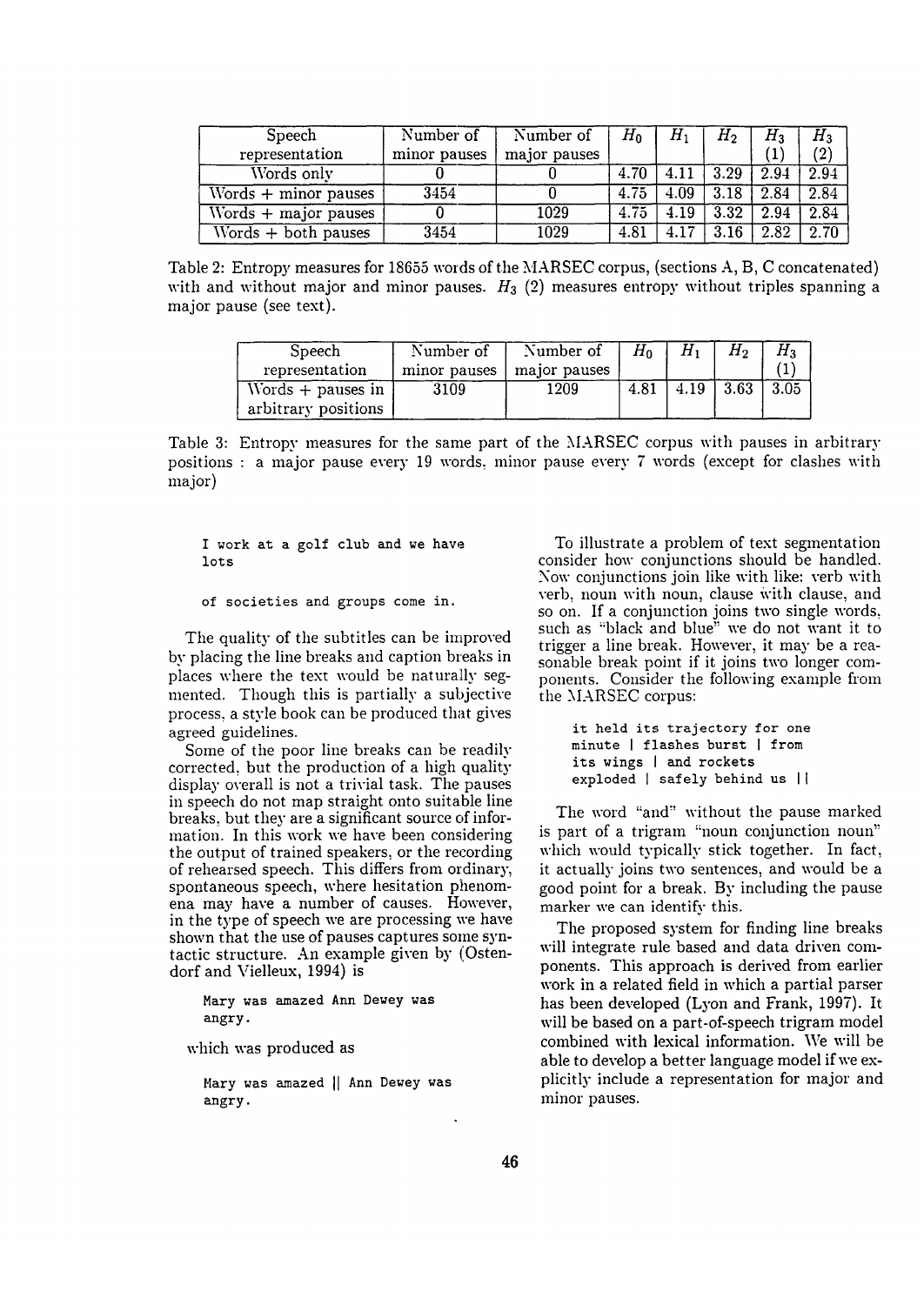## 6 Role of pauses in speech in a wider context

As hypothesized the entropy,  $H_3$ , declines as the major and minor boundary markers are inserted. This indicates that it will be worthwhile to capture the prosodic information on major and minor pauses from the ASR, in addition to the usual transcription of the words themselves.

Our investigation was prompted by a specific task in which the output of trained speakers is transcribed automatically. However, it is of wider interest. We show that representing pauses as well as words helps determine the structure of language, and thus contribute to the quality of a language model.

It is many years since Mandelbrot investigated the way in which the statistical structure of language is best adapted to coding words (Mandelbrot, 1952). He suggested that language is "intentionally if not consciously produced in order to be decoded word by word in the easiest possible fashion." If we accept his suggestion we would expect that naturally occurring events, such as pauses in speech, are utilised to facilitate the transfer of information. Patterns of speech segmentation are likely to emerge to produce an efficient coding (Lyon; 1998).

## References

- S Arnfield. 1994. Prosody and Syntax in Cor*pus Based Analysis of Spoken English.* Ph.D. thesis, University of Leeds.
- T C Bell, J G Cleary, and I H \Vitten. 1990. *Text Compression.* Prentice Hall.
- E Charniak. 1993. Statistical Language Learn*ing.* MIT Press.
- T hi Cover and J A Thomas. 1991. *Elements of Information Theory.* John Wiley and Sons Inc.
- Alex Chengyu Fang and Mark Huckvale. 1996. Synchronising syntax with speech signals. In V.Hazan, M.Holland, and S.Rosen, editors, *Speech, Hearing and Language.* University College London.
- M Farach and M Noordewier et al. 1995. On the entropy of dna. In *Symposium on Discrete Algorithms.*
- R Garside. 1987. The CLAWS word-tagging system. In R Garside, G Leech, and G Sampson, editors, *The Computational Analysis of*

*English: a corpus based approach,* pages 30- 41. Longman.

- S Gull and J Skilling. 1987. Recent developments at cambridge. In C Ray Smith and Gary Erickson, editors, *Maximum -Entropy and Bayesian Spectral Analysis and Estimation Problems.*
- M Huckvale and A C Fang. 1996. PROSICE: A spoken English database for prosody research. In S Greenbaum, editor, *Comparing English Worldwide: The International Cor* $pus$  of English. O U P.
- F Jelinek. 1990. Self-organized language modeling for speech recognition. In A Waibel and K F Lee, editors, *Readings in Speech Recognition,* pages 450-503. Morgan Kaufmann. IBM T.J.Watson Research Centre.
- C Lyon and S Brown. 1997. Evaluating Parsing Schemes with Entropy Indicators. In *MOL5, 5th Meeting on the Mathematics of Language.*
- C Lyon and R Frank. 1997. Using Single Layer Networks for Discrete, Sequential Data: an Example from Natural Language Processing. *Neural Computing Applications,* 5 (4).
- C Lyon. 1998. Language evolution: survival of the fittest in the statistical enviromnent. Technical report, Computer Science Department, University of Hertfordshire, June.
- B Mandelbrot. 1952. An informational theory of the statistical structure of language. In *Symposium on Applications of Communication Theory.* Butterworth.
- M Ostendorf and N Vielleux. 1994. A hierarchical stochastic model for automatic prediction of prosodic boundary location. *Computational Linguistics,* 20(1).
- C E Shannon. 1951. Prediction and Entropy of Printed English. *Bell System Technical Journal,* pages 50-64.
- P Taylor and A Black. 1998. Assigning phrase breaks from part-of-speech sequences.